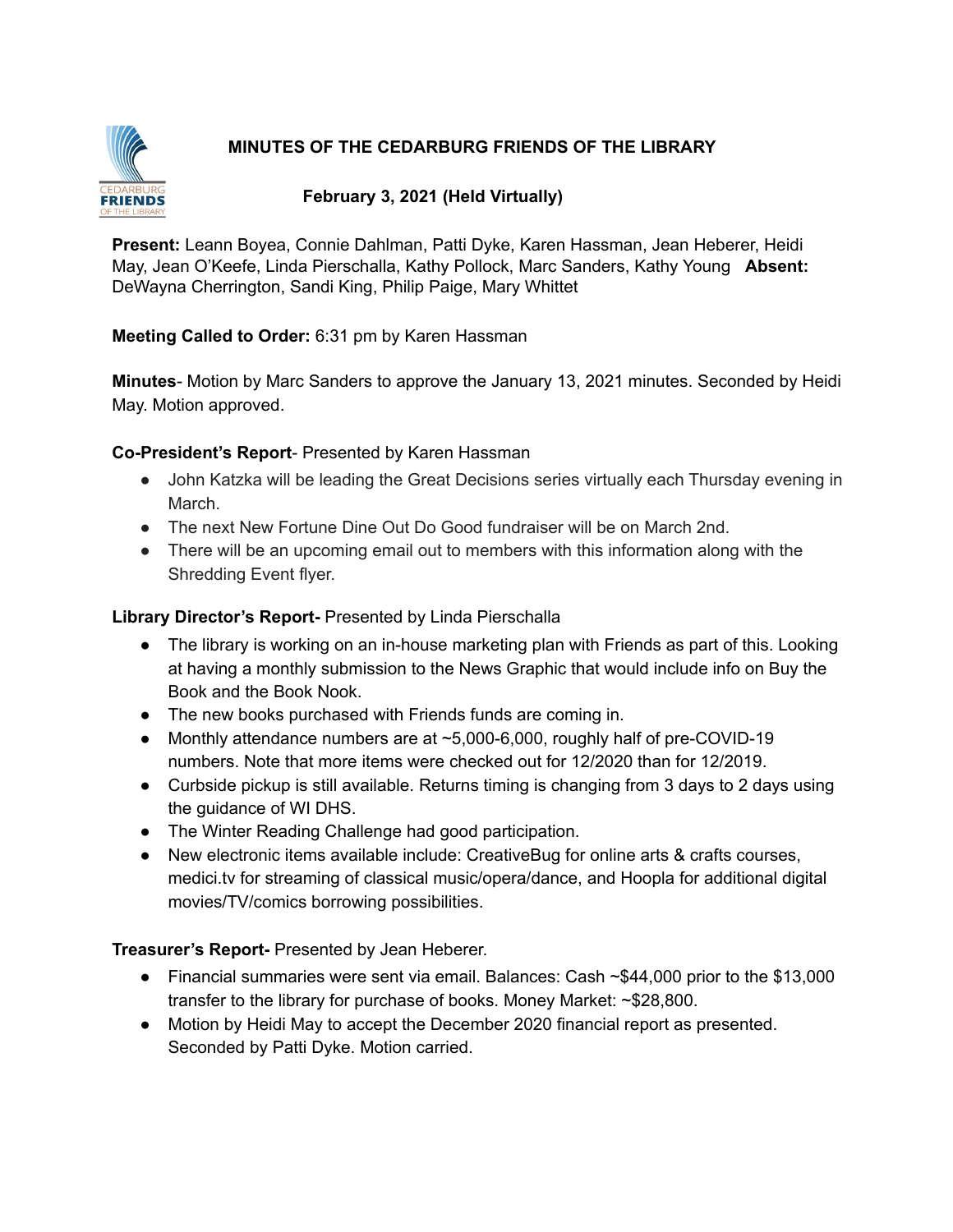# **Committee Reports:**

# **Fill the Shelves** - Presented by Kathy Pollock

- A quick overview of the totals for the November to January Fill the Shelves and General Fund donations was presented. Suggestions on improvements for future Fill the Shelves was requested. Will follow up on breaking out the Fill the Shelves from the General Fund
- Marc Sanders asked about the funds specifically noted by donors as Fill the Shelves money be directed to the library for books. Connie Dahlman moved to direct \$555 to the library from Fill the Shelves. Jean Heberer noted that the final amount for the Fill the Shelves campaign had not been established and moved to table this until the next meeting. Motion tabled until March meeting.
- A question on setting up a Venmo account for donations was raised by Connie Dahlman. Jean O'Keefe will check on options for this.

## **Buy the Book/Book Sales –** Presented by Heidi May

- The January 2nd Pop-Up Books Sale brought in \$334. January book sales totaled \$669, magazine sales totaled \$57.
- Would like to price magazines at 2 for \$1 (instead of 3 for \$1). Marc Sanders suggested magazine pricing going forward could be determined without CFOL board discussion.
- Kathy Young stated we need donated magazines that are less than 3 months old. Magazine donations are down.
- Weeklong book sale scheduled for February 15th 20th. Will price books at 2 for \$1 on February 20th.
- Volunteers will be needed for setup on  $2/14$  and take down on  $2/21$ . A Google signup sheet will be sent out.
- Will check with Outside the Box to help clear out unsold books after the sale.
- There have been some unique Art & Architecture as well as comic books that should be considered for eBay/Facebook Marketplace. Help is needed for this.
- City checked on holding the Community Gym for the library summer book sale. Upon discussion it was decided to not use the Gym for this event.

## **Membership/Additional Items -** Presented by Patti Dyke

● Currently at 112 paid memberships. Request was made by Jean Heberer to have it broken down by category. Patti Dyke will get these numbers to Jean Heberer.

# **Cedarburg Reads** - Presented by Jean O'Keefe

- Described the United for Libraries (affiliated with the American Library Association) and ways in which they can help Friends groups, including with grants. Membership cost is \$80/year. Jean O'Keefe moved to fund CFOL joining United for Libraries. Motion seconded by Marc Sanders. Motion carried.
- Will be looking at Cedarburg Reads for this October. Will tie it in with the Friends of the Library Week (10/17-10/23) though will plan for events throughout the month.